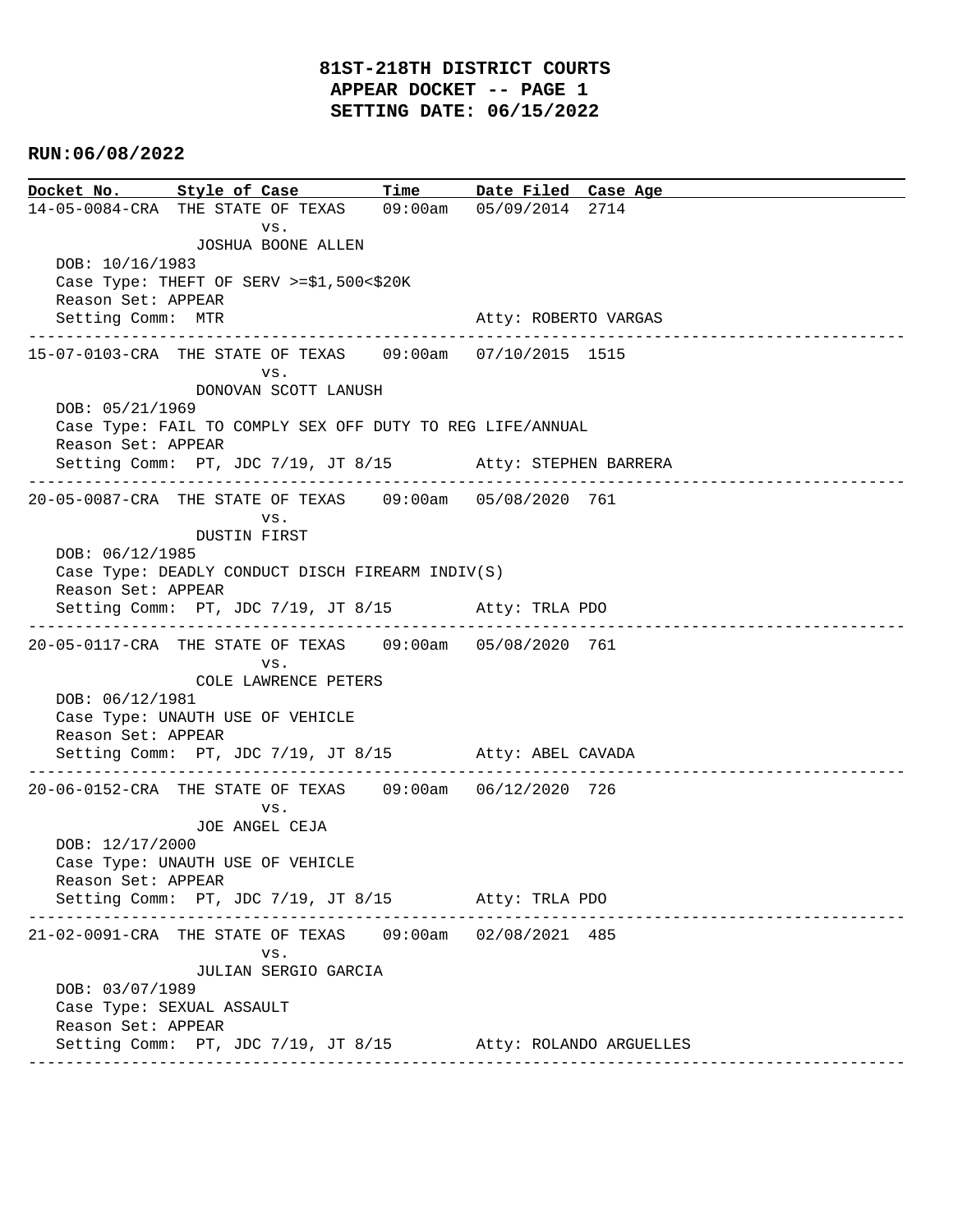**Docket No. Style of Case Time Date Filed Case Age**  21-03-0101-CRA THE STATE OF TEXAS 09:00am 03/05/2021 460 vs. ANTONIO VASQUEZ JR DOB: 07/13/1980 Case Type: AGG ASSAULT W/DEADLY WEAPON Reason Set: APPEAR Setting Comm: PT, JDC 7/19, JT 8/15 Atty: ROLANDO ARGUELLES ---------------------------------------------------------------------------------------------- 21-03-0139-CRA THE STATE OF TEXAS 09:00am 03/05/2021 460 vs. ROSS PATRICK JONES DOB: 11/18/1991 Case Type: PROH WEAPON Reason Set: APPEAR Setting Comm: ARR Atty: ROBERT GIER ---------------------------------------------------------------------------------------------- 21-04-0157-CRA THE STATE OF TEXAS 09:00am 04/09/2021 425 vs. RYKER DWIGHT TUTTLE DOB: 03/26/2001 Case Type: MAN DEL CS PG 1 >=4G<200G Reason Set: APPEAR Setting Comm: PT, JDC 7/19, JT 8/15 Atty: ROBERT ARELLANO ---------------------------------------------------------------------------------------------- 21-06-0245-CRA THE STATE OF TEXAS 09:00am 06/25/2021 348 vs. AUDREY NICOLE GARCIA DOB: 12/17/1985 Case Type: EVADING ARREST DET W/VEH Reason Set: APPEAR Setting Comm: PT (MON SANITY), JDC 7/19, JT Atty: LISA HARRIS ---------------------------------------------------------------------------------------------- 21-07-0298-CRA THE STATE OF TEXAS 09:00am 07/12/2021 331 vs. RUDI KRYSTAL ALMANZA DOB: 01/14/1987 Case Type: ROBBERY Reason Set: APPEAR Setting Comm: PT, JDC 7/19, JT 8/15 Atty: MEGAN HARKINS ---------------------------------------------------------------------------------------------- 21-07-0313-CRA THE STATE OF TEXAS 09:00am 07/12/2021 331 vs. JOE GILBERT MORALES DOB: 02/01/1987 Case Type: BURGLARY OF HABITATION Reason Set: APPEAR Setting Comm: PT, JDC 7/19, JT 8/15 Atty: NINFA CARRILLO ----------------------------------------------------------------------------------------------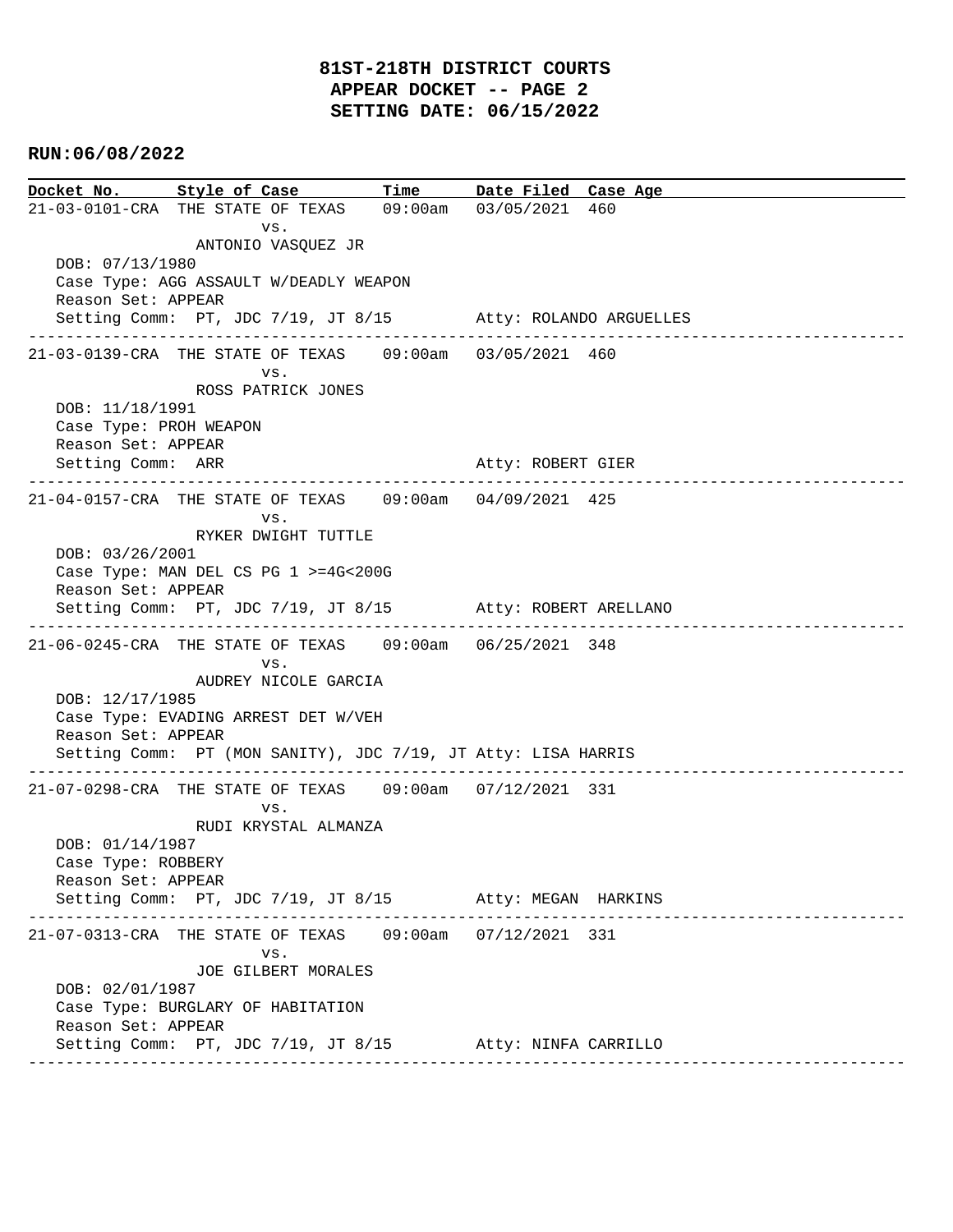**Docket No. Style of Case Time Date Filed Case Age**  21-10-0362-CRA THE STATE OF TEXAS 09:00am 10/01/2021 250 vs. ZACHARY BALDERAS DOB: 12/10/1995 Case Type: INDECENCY W/A CHILD EXPOSES Reason Set: APPEAR Setting Comm: PT, JDC 7/19, JT 8/15 Atty: DOUGLAS DANIEL ---------------------------------------------------------------------------------------------- 21-10-0381-CRA THE STATE OF TEXAS 09:00am 10/01/2021 250 vs. EDWARDO AYALA DOB: 06/04/1991 Case Type: AGG ASSAULT W/DEADLY WEAPON Reason Set: APPEAR Setting Comm: PT, JDC 7/19, JT 8/15 Atty: JENNIFER TAPIA ---------------------------------------------------------------------------------------------- 21-10-0397-CRA THE STATE OF TEXAS 09:00am 10/01/2021 250 vs. MICKEY VALDEZ JR DOB: 07/23/1992 Case Type: DRIVING WHILE INTOXICATED W/CHILD UNDER 15 YOA Reason Set: APPEAR Setting Comm: PT, JDC 7/19, JT 8/15 Atty: ROBERT MAURER, II ---------------------------------------------------------------------------------------------- 21-11-0400-CRA THE STATE OF TEXAS 09:00am 11/05/2021 215 vs. GARY LEE CHRISTIANSEN DOB: 04/17/1950 Case Type: EXPLOITATION OF CHILD/ELDERLY/DISABLED Reason Set: APPEAR Setting Comm: PT, JDC 7/19, JT 8/15 Atty: DOUGLAS DANIELS ---------------------------------------------------------------------------------------------- 21-11-0451-CRA THE STATE OF TEXAS 09:00am 11/05/2021 215 vs. HEATHER MARIE MORGAN DOB: 09/19/1975 Case Type: HINDER APPREHENSION OR PROSECUTION KNOWN FELON Reason Set: APPEAR Setting Comm: PT/BOND REDUCTION, JDC 7/19, JAtty: JASON NITZ ---------------------------------------------------------------------------------------------- 21-11-0453-CRA THE STATE OF TEXAS 09:00am 11/05/2021 215 vs. ISAAC SEGURA DOB: 08/23/1992 Case Type: THEFT OF FIREARM ENH IAT Reason Set: APPEAR Setting Comm: PT, JDC 7/19, JT 8/15 Atty: STEPHEN BARRERA ----------------------------------------------------------------------------------------------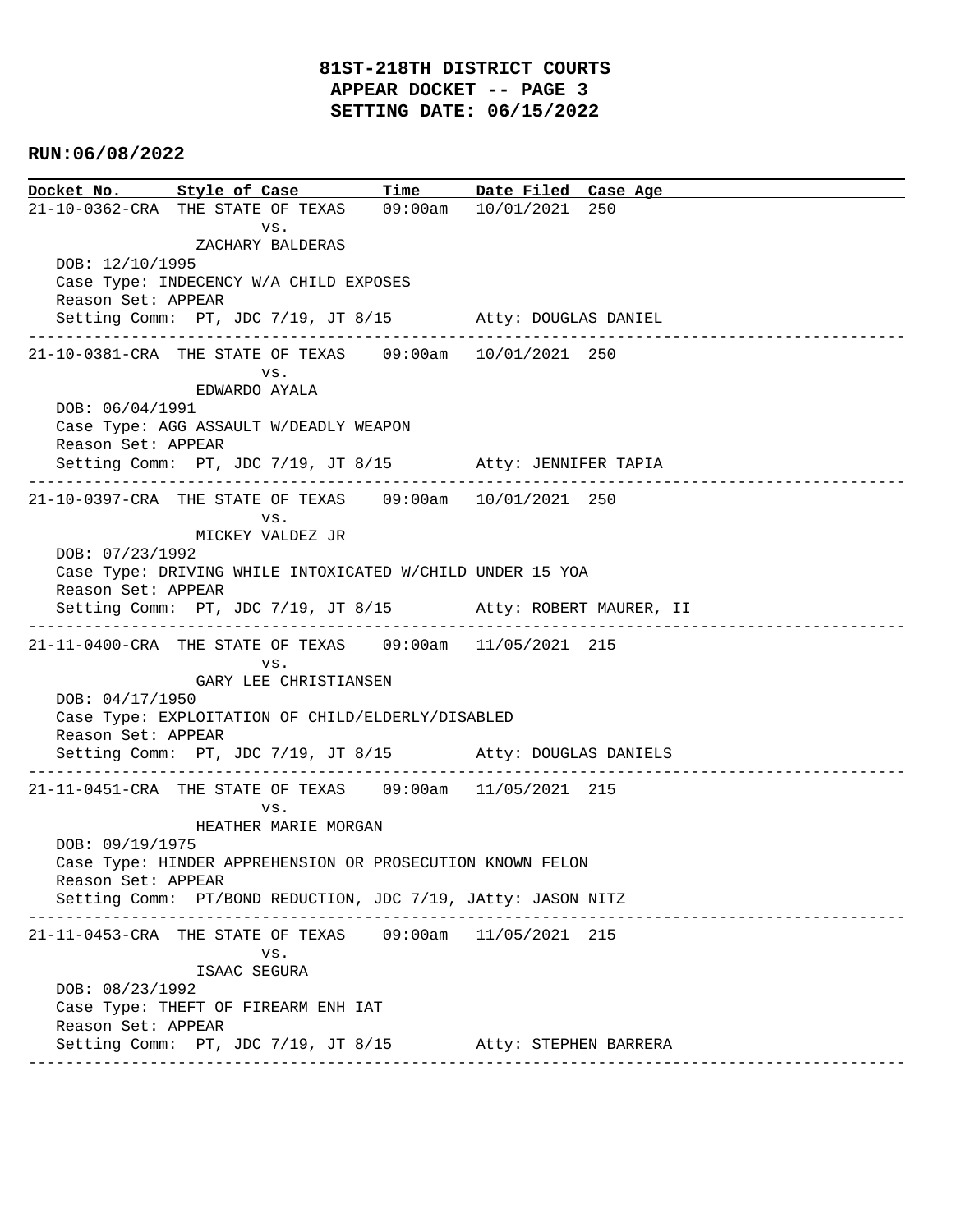**Docket No. Style of Case Time Date Filed Case Age**  21-11-0455-CRA THE STATE OF TEXAS 09:00am 11/05/2021 215 vs. RYKER DWIGHT TUTTLE DOB: 03/26/2001 Case Type: ASSAULT OF PREGNANT PERSON Reason Set: APPEAR Setting Comm: PT, JDC 7/19, JT 8/15 Atty: STEPHEN BARRERA ---------------------------------------------------------------------------------------------- 21-12-0479-CRA THE STATE OF TEXAS 09:00am 12/10/2021 180 vs. RUSSELL WAYNE TRIMBLE DOB: 11/26/1967 Case Type: MAN DEL CS PG 1 >=4G<200G Reason Set: APPEAR Setting Comm: PT, JDC 7/19, JT 8/15 Atty: NINFA CARRILLO ---------------------------------------------------------------------------------------------- 22-01-0011-CRA THE STATE OF TEXAS 09:00am 01/10/2022 149 vs. WARD LEONARD SMITH DOB: 12/07/1975 Case Type: INJURY CHILD/ELDERLY/DISABLE W/INT BODILY INJ Reason Set: APPEAR Setting Comm: PT, JDC 7/19, JT 8/15 Atty: DOUGLAS DANIEL ---------------------------------------------------------------------------------------------- 22-01-0018-CRA THE STATE OF TEXAS 09:00am 01/10/2022 149 vs. MARIO J ARGUIJO JR DOB: 05/10/2000 Case Type: POSS CS PG 1 <1G Reason Set: APPEAR Setting Comm: PT, JDC 7/19, JT 8/15 Atty: TRLA PDO ---------------------------------------------------------------------------------------------- 22-02-0023-CRA THE STATE OF TEXAS 09:00am 02/18/2022 110 vs. ROBERTA LYN CARPENTER DOB: 01/05/1971 Case Type: INJURY CHILD/ELDERLY/DISABLE W/INT SBI/MENTAL Reason Set: APPEAR Setting Comm: PT, JDC 7/19, JT 8/15 Atty: TRLA PDO ---------------------------------------------------------------------------------------------- 22-02-0024-CRA THE STATE OF TEXAS 09:00am 02/18/2022 110 vs. DANIEL CRESPIN DURAN DOB: 07/10/1998 Case Type: AGG ASSAULT CAUSES SERIOUS BODILY INJ Reason Set: APPEAR Setting Comm: PT, JDC 7/19, JT 8/15 Atty: STEPHEN BARRERA ----------------------------------------------------------------------------------------------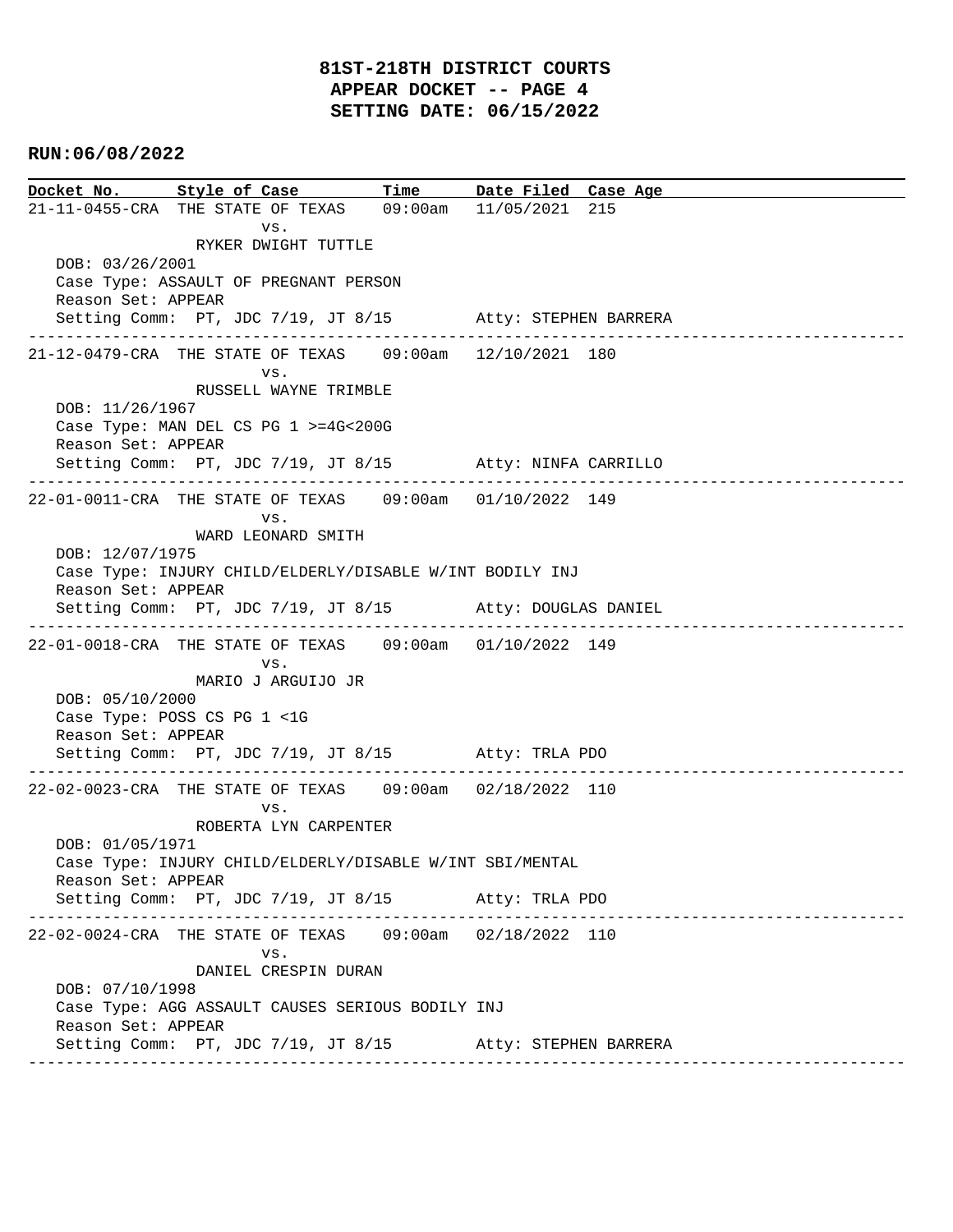# **81ST-218TH DISTRICT COURTS APPEAR DOCKET -- PAGE 5 SETTING DATE: 06/15/2022**

### **RUN:06/08/2022**

**Docket No. Style of Case Time Date Filed Case Age**  22-02-0026-CRA THE STATE OF TEXAS 09:00am 02/18/2022 110 vs. GREGORY ANTHONY MENDEZ DOB: 08/25/1985 Case Type: AGG ASSAULT AGAINST PUBLIC SERVANT Reason Set: APPEAR Setting Comm: PT, JDC 7/19, JT 8/15 Atty: TRLA PDO ---------------------------------------------------------------------------------------------- 22-02-0030-CRA THE STATE OF TEXAS 09:00am 02/18/2022 110 vs. JOE ANTHONY CEJA DOB: 12/17/2000 Case Type: THEFT OF FIREARM Reason Set: APPEAR Setting Comm: PT, JDC 7/19, JT 8/15 Atty: TRLA PDO ---------------------------------------------------------------------------------------------- 22-02-0031-CRA THE STATE OF TEXAS 09:00am 02/18/2022 110 vs. KOBE CORONADO DOB: 06/20/2004 Case Type: THEFT OF FIREARM Reason Set: APPEAR Setting Comm: PT, JDC 7/19, JT 8/15 Atty: JENNIFER TAPIA ---------------------------------------------------------------------------------------------- 22-02-0032-CRA THE STATE OF TEXAS 09:00am 02/18/2022 110 vs. KOBE CORONADO DOB: 06/20/2004 Case Type: ENGAGING IN ORGANIZED CRIMINAL ACTIVITY Reason Set: APPEAR Setting Comm: PT, JDC 7/19, JT 8/15 Atty: JENNIFER TAPIA ---------------------------------------------------------------------------------------------- 22-02-0038-CRA THE STATE OF TEXAS 09:00am 02/18/2022 110 vs. GABRIEL JOHN HERNANDEZ DOB: 04/26/2004 Case Type: THEFT OF FIREARM Reason Set: APPEAR Setting Comm: PT, JDC 7/19, JT 8/15 Atty: ADRIAN PEREZ ---------------------------------------------------------------------------------------------- 22-02-0039-CRA THE STATE OF TEXAS 09:00am 02/18/2022 110 vs. GABRIEL JOHN HERNANDEZ DOB: 04/26/2003 Case Type: ENGAGING IN ORGANIZED CRIMINAL ACTIVITY Reason Set: APPEAR Setting Comm: PT, JDC 7/19, JT 8/15 Atty: ADRIAN PEREZ ----------------------------------------------------------------------------------------------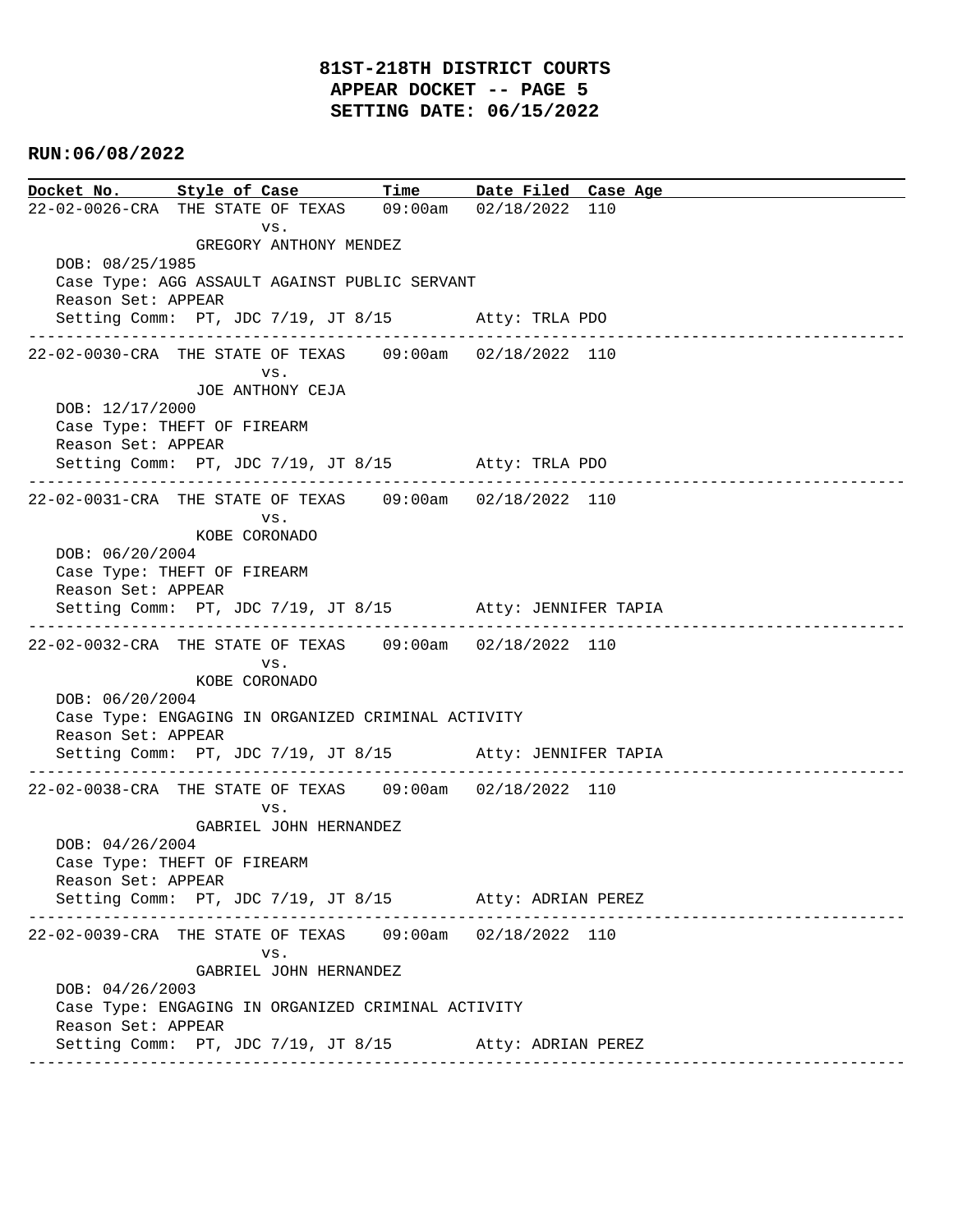**Docket No. Style of Case Time Date Filed Case Age**  22-02-0040-CRA THE STATE OF TEXAS 09:00am 02/18/2022 110 vs. JAMES ALLEN HIME IV DOB: 11/27/1996 Case Type: POSS CS PG 1 >=1G<4G Reason Set: APPEAR Setting Comm: PT, JDC 7/19, JT 8/15 Atty: TRLA PDO ---------------------------------------------------------------------------------------------- 22-02-0043-CRA THE STATE OF TEXAS 09:00am 02/18/2022 110 vs. CORBIN LEE JONES DOB: 02/16/2001 Case Type: POSS CS PG 1 <1G Reason Set: APPEAR Setting Comm: PT, JDC 7/19, JT 8/15 Atty: TRLA PDO ---------------------------------------------------------------------------------------------- 22-02-0049-CRA THE STATE OF TEXAS 09:00am 02/18/2022 110 vs. HERLINDA CONSUELO TIJERINA DOB: 08/27/1999 Case Type: ENGAGING IN ORGANIZED CRIMINAL ACTIVITY Reason Set: APPEAR Setting Comm: PT, JDC 7/19, JT 8/15 Atty: ROBERT GIER ---------------------------------------------------------------------------------------------- 22-02-0055-CRA THE STATE OF TEXAS 09:00am 02/18/2022 110 vs. DONOVAN SCOTT LANUSH DOB: 05/21/1969 Case Type: AGG ASSAULT W/DEADLY WEAPON Reason Set: APPEAR Setting Comm: PT, JDC 7/19, JT 8/15 Atty: STEPHEN BARRERA ---------------------------------------------------------------------------------------------- 22-03-0061-CRA THE STATE OF TEXAS 09:00am 03/11/2022 89 vs. DYLAN RYAN LUNA DOB: 08/25/2002 Case Type: AGG ASSAULT DATE/FAMILY/HOUSE W/WEAPON Reason Set: APPEAR Setting Comm: PT, JDC 7/19, JT 8/15 Atty: DOUGLAS DANIEL ---------------------------------------------------------------------------------------------- 22-03-0064-CRA THE STATE OF TEXAS 09:00am 03/11/2022 89 vs. BENJAMIN ANASTACIO FIERROS DOB: 05/01/1998 Case Type: POSS CS PG 2 < 1G Reason Set: APPEAR Setting Comm: PT, JDC 7/19, JT 8/15 Atty: TRLA PDO ----------------------------------------------------------------------------------------------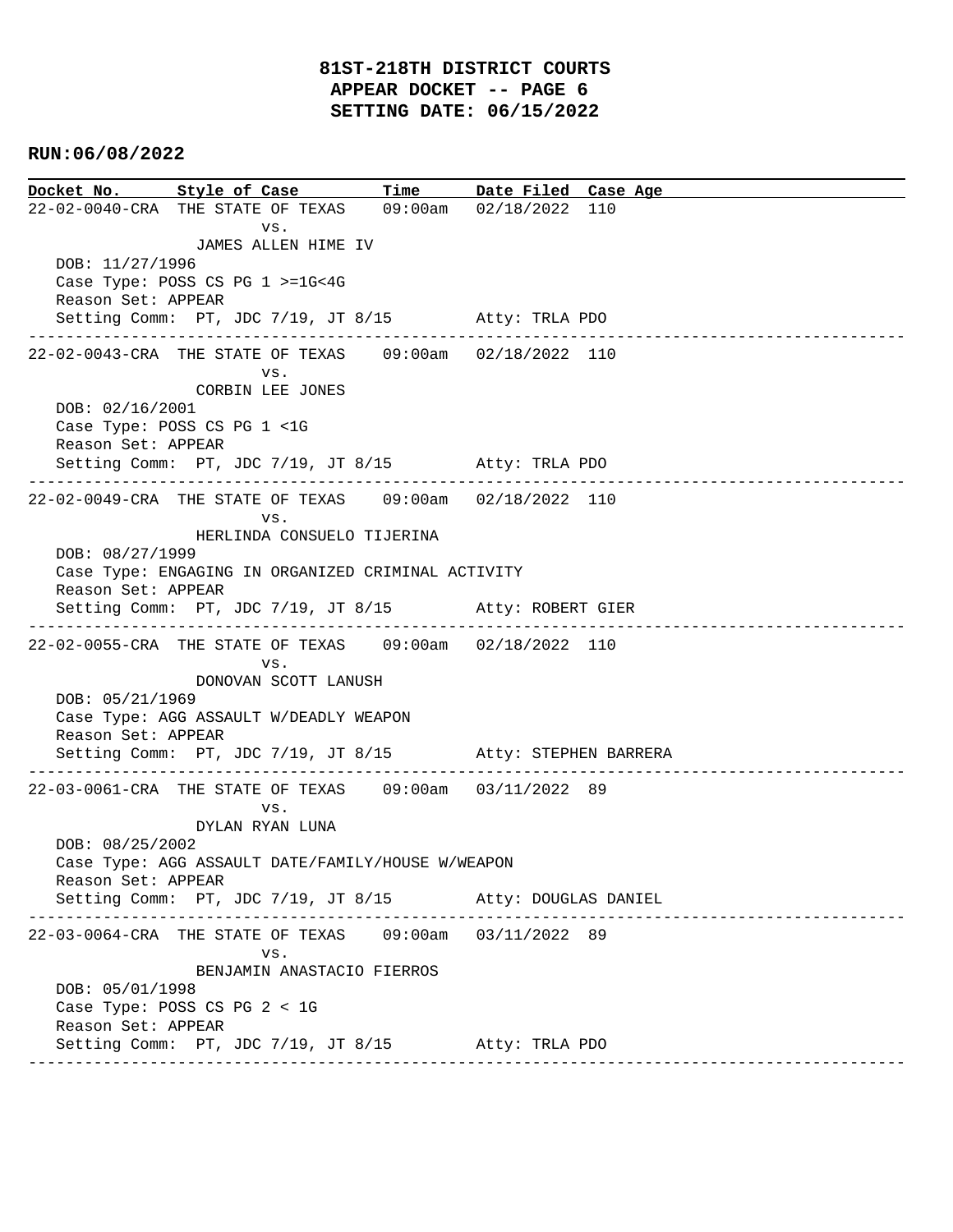**Docket No. Style of Case Time Date Filed Case Age**  22-03-0065-CRA THE STATE OF TEXAS 09:00am 03/11/2022 89 vs. MARGARITO JESUS IRUEGAS DOB: 05/22/1991 Case Type: POSS CS PG 1/1-B <1G Reason Set: APPEAR Setting Comm: PT, JDC 7/19, JT 8/15 Atty: TRLA PDO ---------------------------------------------------------------------------------------------- 22-03-0067-CRA THE STATE OF TEXAS 09:00am 03/11/2022 89 vs. JOEL ANTHONY MARTINEZ DOB: 03/25/2003 Case Type: EVADING ARREST DET W/VEH Reason Set: APPEAR Setting Comm: PT, JDC 7/19, JT 8/15 Atty: TRLA PDO ---------------------------------------------------------------------------------------------- 22-03-0070-CRA THE STATE OF TEXAS 09:00am 03/11/2022 89 vs. KYLIE MICHELLE PIERCE DOB: 06/05/1998 Case Type: POSS CS PG 1/1-B >=1G<4G Reason Set: APPEAR Setting Comm: PT, JDC 7/19, JT 8/15 Atty: TRLA PDO ---------------------------------------------------------------------------------------------- 22-03-0071-CRA THE STATE OF TEXAS 09:00am 03/11/2022 89 vs. RICARDO RODRIGUEZ III DOB: 06/07/1999 Case Type: AGG ASSAULT AGAINST PUBLIC SERVANT Reason Set: APPEAR Setting Comm: PT, JDC 7/19, JT 8/15 Atty: TRLA PDO ---------------------------------------------------------------------------------------------- 22-03-0073-CRA THE STATE OF TEXAS 09:00am 03/11/2022 89 vs. JEFFREY STEVEN SAXBY DOB: 02/18/1980 Case Type: FRAUD USE/POSS IDENTIFYING INFO # ITEMS < 5 Reason Set: APPEAR Setting Comm: PT, JDC 7/19, JT 8/15 Atty: TRLA PDO ---------------------------------------------------------------------------------------------- 22-03-0074-CRA THE STATE OF TEXAS 09:00am 03/11/2022 89 vs. RANDI VILLAREAL DOB: 01/30/1973 Case Type: POSS CS PG 1/1-B <1G Reason Set: APPEAR Setting Comm: PT, JDC 7/19, JT 8/15 Atty: TRLA PDO ----------------------------------------------------------------------------------------------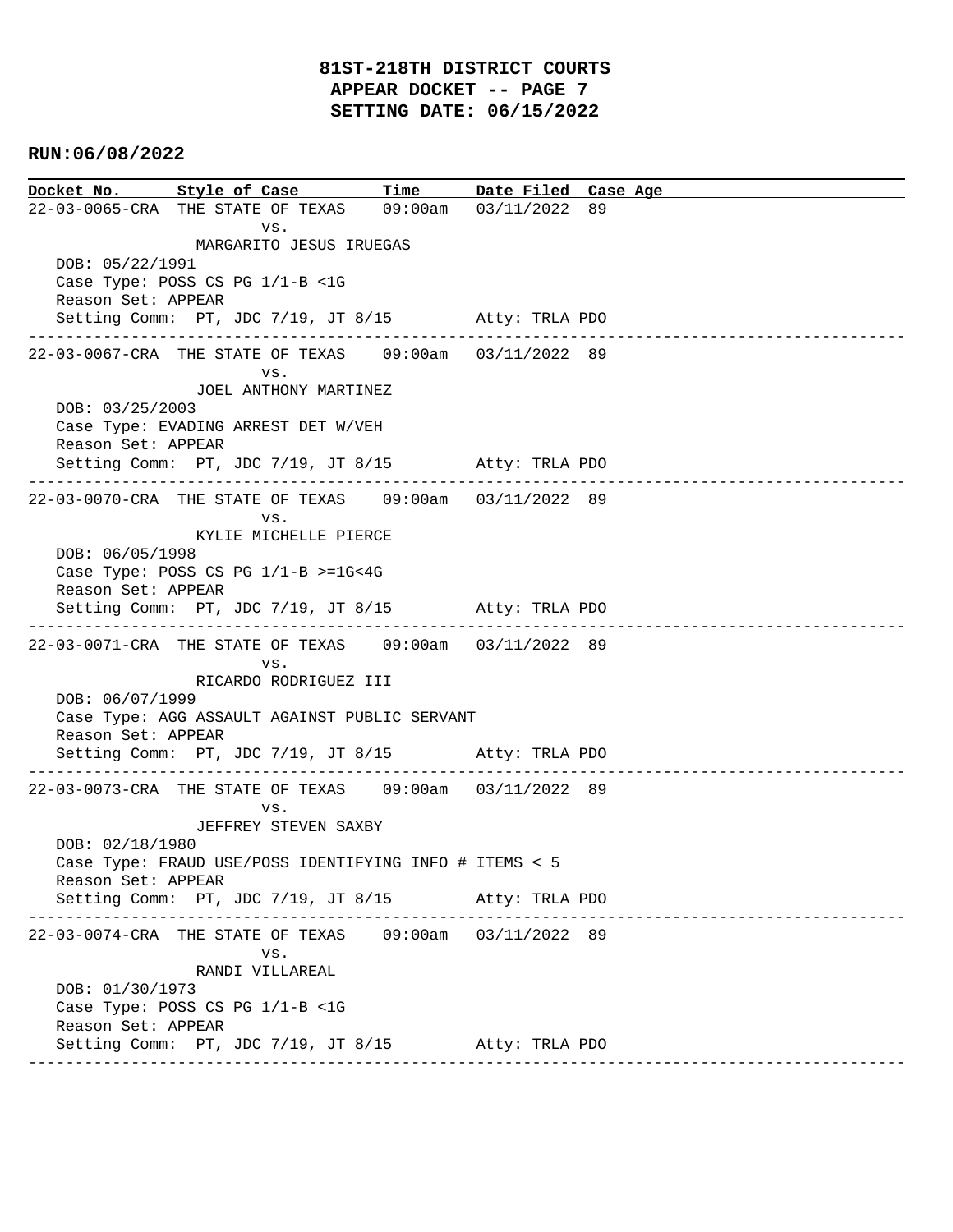# **81ST-218TH DISTRICT COURTS APPEAR DOCKET -- PAGE 8 SETTING DATE: 06/15/2022**

### **RUN:06/08/2022**

**Docket No. Style of Case Time Date Filed Case Age**  22-03-0075-CRA THE STATE OF TEXAS 09:00am 03/11/2022 89 vs. JOHN EDWARD BAUTISTA DOB: 09/02/1972 Case Type: THEFT OF MATERIAL ALUM/BRNZ/COPPER/BRASS <\$20K Reason Set: APPEAR Setting Comm: PT, JDC 7/19, JT 8/15 Atty: DOUGLAS DANIEL ---------------------------------------------------------------------------------------------- 22-03-0076-CRA THE STATE OF TEXAS 09:00am 03/11/2022 89 vs. JOHN EDWARD BAUTISTA DOB: 09/02/1972 Case Type: THEFT OF MATERIAL ALUM/BRNZ/COPPER/BRASS <\$20K Reason Set: APPEAR Setting Comm: PT, JDC 7/19, JT 8/15 Atty: DOUGLAS DANIEL ---------------------------------------------------------------------------------------------- 22-03-0077-CRA THE STATE OF TEXAS 09:00am 03/11/2022 89 vs. JOHN EDWARD BAUTISTA DOB: 09/02/1972 Case Type: THEFT OF MATERIAL ALUM/BRNZ/COPPER/BRASS <\$20K Reason Set: APPEAR Setting Comm: PT, JDC 7/19, JT 8/15 Atty: DOUGLAS DANIEL ---------------------------------------------------------------------------------------------- 22-03-0078-CRA THE STATE OF TEXAS 09:00am 03/11/2022 89 vs. JOHN EDWARD BAUTISTA DOB: 09/02/1972 Case Type: THEFT OF MATERIAL ALUM/BRNZ/COPPER/BRASS <\$20K Reason Set: APPEAR Setting Comm: PT, JDC 7/19, JT 8/15 Atty: DOUGLAS DANIEL ---------------------------------------------------------------------------------------------- 22-03-0079-CRA THE STATE OF TEXAS 09:00am 03/11/2022 89 vs. JOHN EDWARD BAUTISTA DOB: 09/02/1972 Case Type: THEFT OF MATERIAL ALUM/BRNZ/COPPER/BRASS <\$20K Reason Set: APPEAR Setting Comm: PT, JDC 7/19, JT 8/15 Atty: TRLA PDO DOUGLAS DANIEL ---------------------------------------------------------------------------------------------- 22-03-0080-CRA THE STATE OF TEXAS 09:00am 03/11/2022 89 vs. JOHN EDWARD BAUTISTA DOB: 09/02/1972 Case Type: THEFT OF MATERIAL ALUM/BRNZ/COPPER/BRASS <\$20K Reason Set: APPEAR Setting Comm: PT, JDC 7/19, JT 8/15 Atty: TRLA PDO DOUGLAS DANIEL ----------------------------------------------------------------------------------------------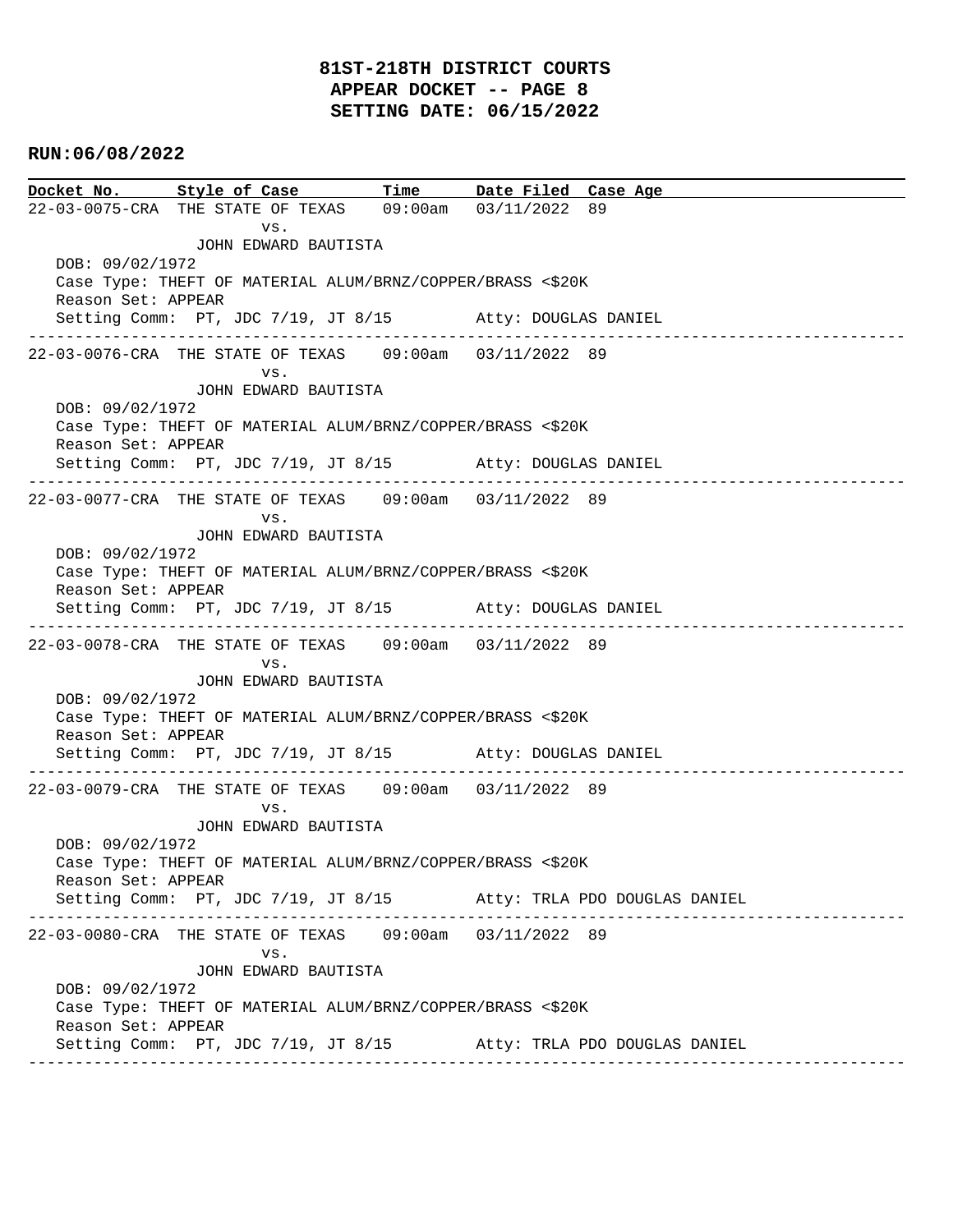# **81ST-218TH DISTRICT COURTS APPEAR DOCKET -- PAGE 9 SETTING DATE: 06/15/2022**

### **RUN:06/08/2022**

**Docket No. Style of Case Time Date Filed Case Age**  22-03-0081-CRA THE STATE OF TEXAS 09:00am 03/11/2022 89 vs. JOHN EDWARD BAUTISTA DOB: 09/02/1972 Case Type: THEFT OF MATERIAL ALUM/BRNZ/COPPER/BRASS <\$20K Reason Set: APPEAR Setting Comm: PT, JDC 7/19, JT 8/15 Atty: TRLA PDO DOUGLAS DANIEL ---------------------------------------------------------------------------------------------- 22-03-0086-CRA THE STATE OF TEXAS 09:00am 03/11/2022 89 vs. SCOTT MATTHEW HASLER DOB: 12/29/1986 Case Type: THEFT OF MATERIAL ALUM/BRNZ/COPPER/BRASS <\$20K Reason Set: APPEAR Setting Comm: PT, JDC 7/19, JT 8/15 Atty: JENNIFER TAPIA ---------------------------------------------------------------------------------------------- 22-03-0087-CRA THE STATE OF TEXAS 09:00am 03/11/2022 89 vs. SCOTT MATTHEW HASLER DOB: 12/29/1986 Case Type: THEFT OF MATERIAL ALUM/BRNZ/COPPER/BRASS <\$20K Reason Set: APPEAR Setting Comm: PT, JDC 7/19, JT 8/15 Atty: JENNIFER TAPIA ---------------------------------------------------------------------------------------------- 22-03-0090-CRA THE STATE OF TEXAS 09:00am 03/11/2022 89 vs. ERNESTO LAQUE III DOB: 01/11/1979 Case Type: THEFT OF MATERIAL ALUM/BRNZ/COPPER/BRASS <\$20K Reason Set: APPEAR Setting Comm: PT, JDC 7/19, JT 8/15 Atty: ROBERTO VARGAS ---------------------------------------------------------------------------------------------- 22-03-0091-CRA THE STATE OF TEXAS 09:00am 03/11/2022 89 vs. ERNESTO LAQUE III DOB: 01/11/1979 Case Type: THEFT OF MATERIAL ALUM/BRNZ/COPPER/BRASS <\$20K Reason Set: APPEAR Setting Comm: PT, JDC 7/19, JT 8/15 Atty: ROBERTO VARGAS ---------------------------------------------------------------------------------------------- 22-03-0092-CRA THE STATE OF TEXAS 09:00am 03/11/2022 89 vs. ERNESTO LAQUE III DOB: 01/11/1979 Case Type: THEFT OF MATERIAL ALUM/BRNZ/COPPER/BRASS <\$20K Reason Set: APPEAR Setting Comm: PT, JDC 7/19, JT 8/15 Atty: ROBERTO VARGAS ----------------------------------------------------------------------------------------------